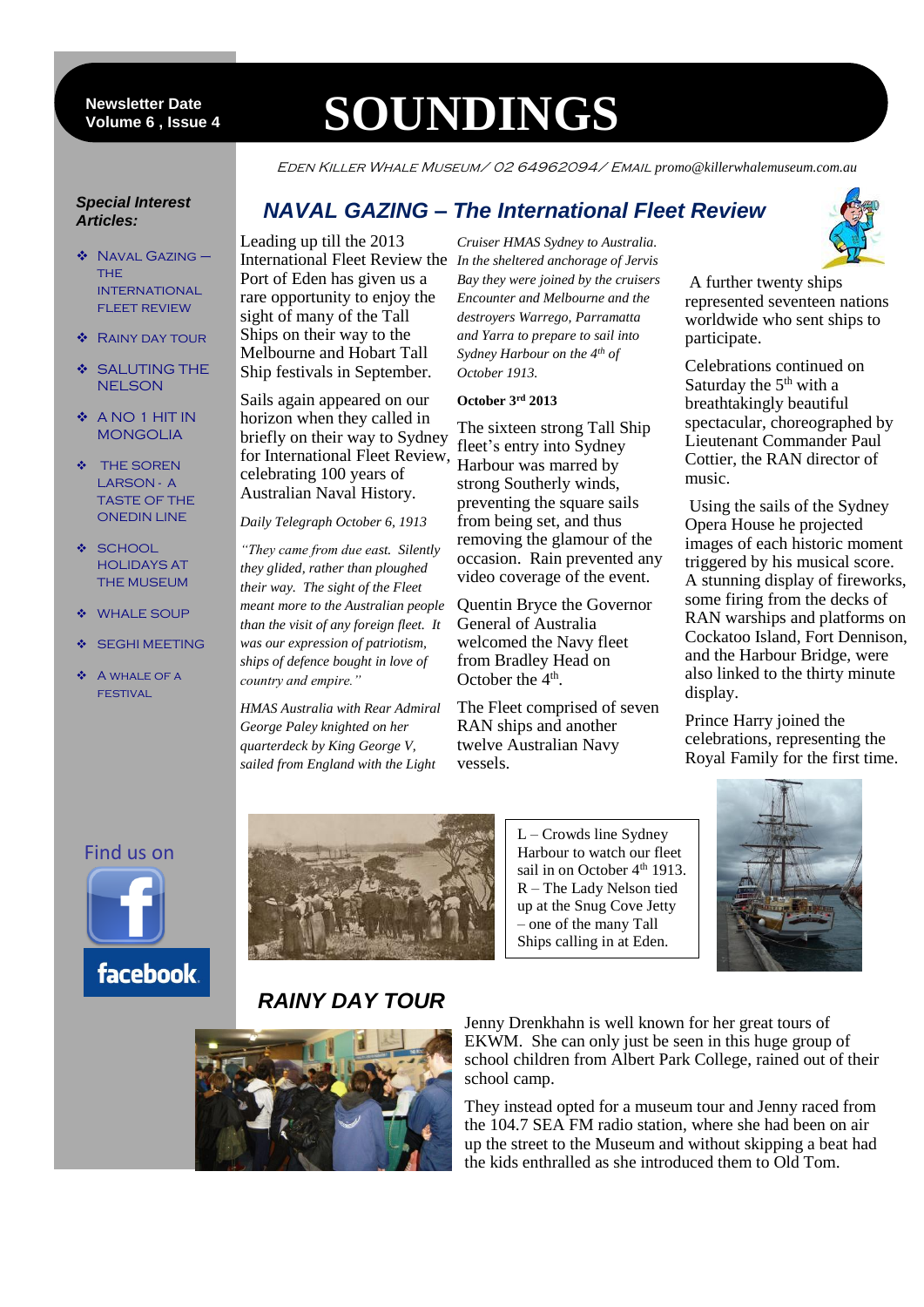#### **SOUNDINGS Page 2 of 4**





# *SALUTING THE NELSON*

Many will recognise Australia's first warship – the former battleship Nelson.

She was first delivered to the colony of Victoria on the 14<sup>th</sup> of February 1868 arriving at Hobsons Bay. Our navy then comprised of a force of 121 men.

The Nelson, designed by Robert Stepping was ordered from the builders on November  $23<sup>rd</sup>$  1805, just a month after the battle of Trafalgar. The building of this ship utalised a large amount of oak timbers. Parts of her hull were three feet thick to enable her to ram any opponents in battle.

During 1845 Nelson underwent a major re-fit. Classed as an *Advanced Ship* she was armed with 108 thirty-two pound guns and a dozen sixty-eight pounders.

In 1855 Nelson was classed at *First Rate* at Portsmouth with 970 men. Early in 1859 the ship was converted to screw propulsion, her top deck removed and she was refitted with a 500hp steam engine. The following year she was placed in *Steam Reserve* in Portsmouth to receive her boilers and condensers. During trials she was steaming at 10 ¼ knots with half boiler power and a maximum of 56 RPM.

On October 20<sup>th</sup> 1867 HMVS Nelson sailed from Portsmouth for Victoria with AB Arthur Parsons Whiter on board – he was just 18 years old on this - his first of 3 voyages to Australia spanning 63 years. *My thanks to Robert Whiter for this information.*

## *A NO1 HIT IN MONGOLIA*

MP3's mobile phones, karaoke machines and C.D. players have sounded the death knell of traditional music and song in Mongolian households. Or so David O'Connor, guest speaker at our General Meeting found when revisiting the area after a long stint with Australian Volunteers Abroad at Ulaanbaatar.

As an actor, poet, teacher and songwriter he immersed himself in Mongolian music introducing it to locals on his radio program. He was stunned that the station, broadcasting in five languages – Chinese, Japanese, English, Italian and Mongolian – played no music, instead resorting to stock propaganda. His introduction of local news

and interviews proved very popular.

David was fascinated by the history of the area. When warlord Genghis (Chinngis Khaan) Khan ruled in the  $12<sup>th</sup>$  century he set up the China to Europe pony express, the 1<sup>st</sup> National Park and young women could safely travel alone. He is now one of their most revered figures.

Traditionally the country was based on the men herding cows and yaks. Now with the advent of education women have fewer children and are working in the cities. This change has created resentment as men feel diminished.

Now with the mineral boom the country is again

changing.

David certainly enjoyed his time there though the minus Forty degree winters with seven months of freezing cold must have taken some getting used to!

He is credited with writing a No 1 hit song, which he sang happily to us – in Mongolian. That in itself is quite a claim to fame!

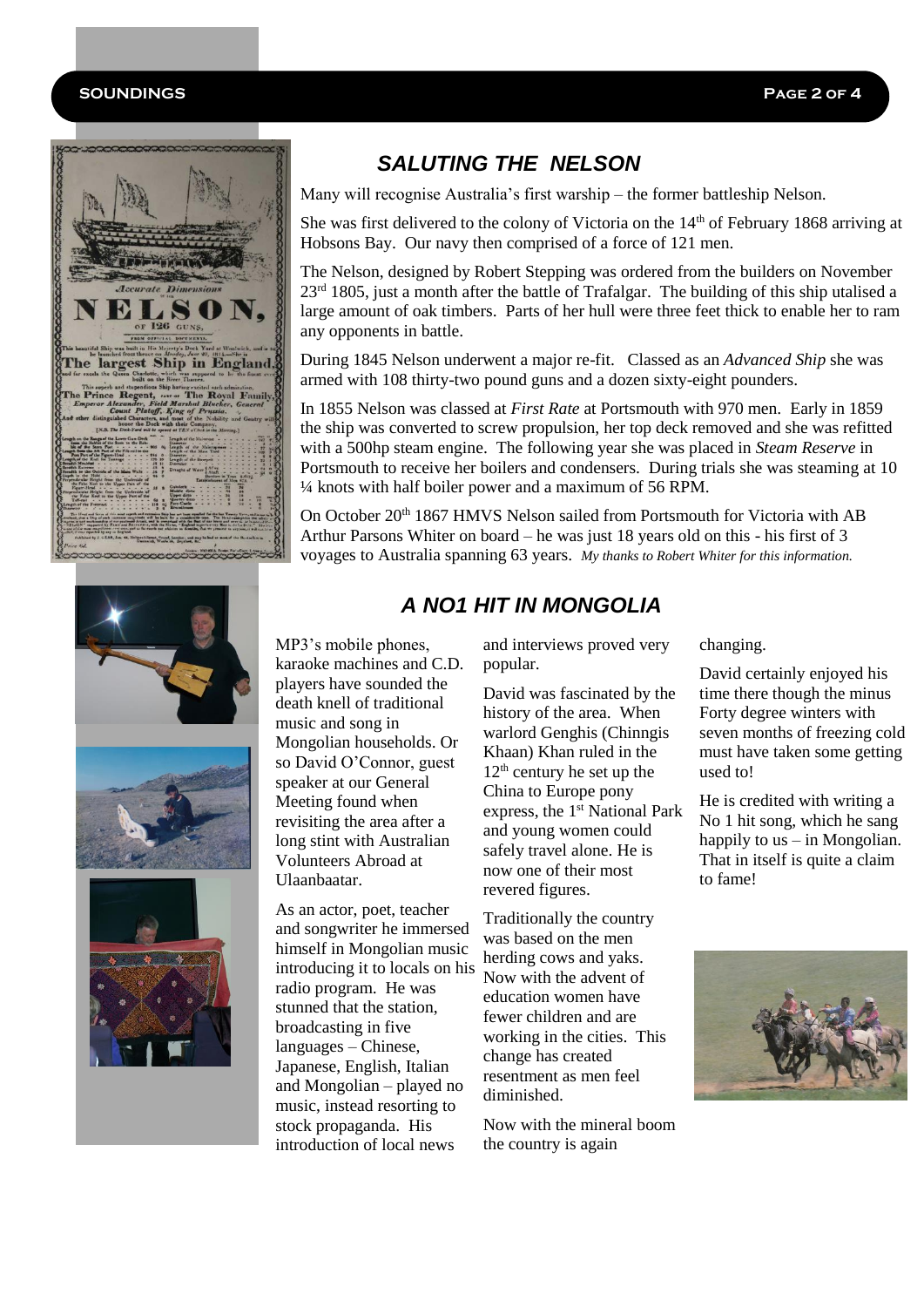### **THE SOREN LARSEN - A TASTE OF THE ONEDIN LINE**

Tuning into local radio again l caught an interview with the captain of the Soren Larsen and quickly raced down to the jetty to have a closer look.

The Soren Larsen, a brigantine, was built in 1948-1949 in Denmark of oak inner and outer planking on a double oak frame. She then traded throughout Baltic, British and European ports carrying general cargo, timber and grain.

Saved from destruction in 1978 she was fully restored and re-rigged in England with new decks, masts, yards and spars, the work funded by her work in the BBC series "The Onedin Line". From 1978 – 82 she

was used in "The French Lieutenants Woman", "Count of Monte Christo" and "Shackleton", where she sailed to the Arctic Circle into the pack-ice of Greenland.

While still in the U.K. she pioneered sail training for the disabled through the Jubilee Sailing Trust. In 1991 she sailed around Cape Horn, the first British Tall Ship to do so since 1936.

While in New Zealand hands, her hull was resheathed in 1996 with native totara timber to help preserve the oak planking. She won several tourism awards there from1996 onwards while

sailing in New Zealand waters.

To celebrate the Millenium she undertook a world voyage back to England via America and Europe returning in 2001.

In 2011 she was purchased by Sydney Harbour Tallships, who also own Southern Swan.

She was the flagship for Australia's Bicentennial First Fleet re-enactment and has been busy joining the fleet of Tall Ships participating in gatherings in Melbourne, Hobart and the International Fleet Review in Sydney.

She accommodates 22 paying, and 13 permanent crew, working as a training ship, providing a wonderful experience for people of all ages.





## *SCHOOL HOLIDAYS AT THE MUSEUM*

The school holiday program at EKWM was again a great success. Every child made and caught a fish attached by string to a drinking straw fishing rod.

Congratulations to Stephanie Rawlings and her crew of helpers who provided a great activity for



I had to chuckle when Rob contacted me and said " The weather's cutting up rough in Two Fold Bay and out there it's Whale Soup with Humpbacks almost fin to fluke."

visiting families.

The dads were excited to see a fish landed as it was pretty quiet locally for anglers.

Volunteer Barbara Reed is seen here with a happy group of mums and little artists.

### *WHALE SOUP*

He's not far wrong! Like many l boarded the whale watching craft Cat Balou to witness the spectacle of mums with calves cavorting about in our marine paradise up close and personal.

What we are witnessing is a recipe for success, proving that given a decent chance a species can come back



without interference.

Living close to the Humpback Highway really gladdens the heart.

Note that our siren has been getting quite a workout and the new binoculars have been well and truly earning their keep.